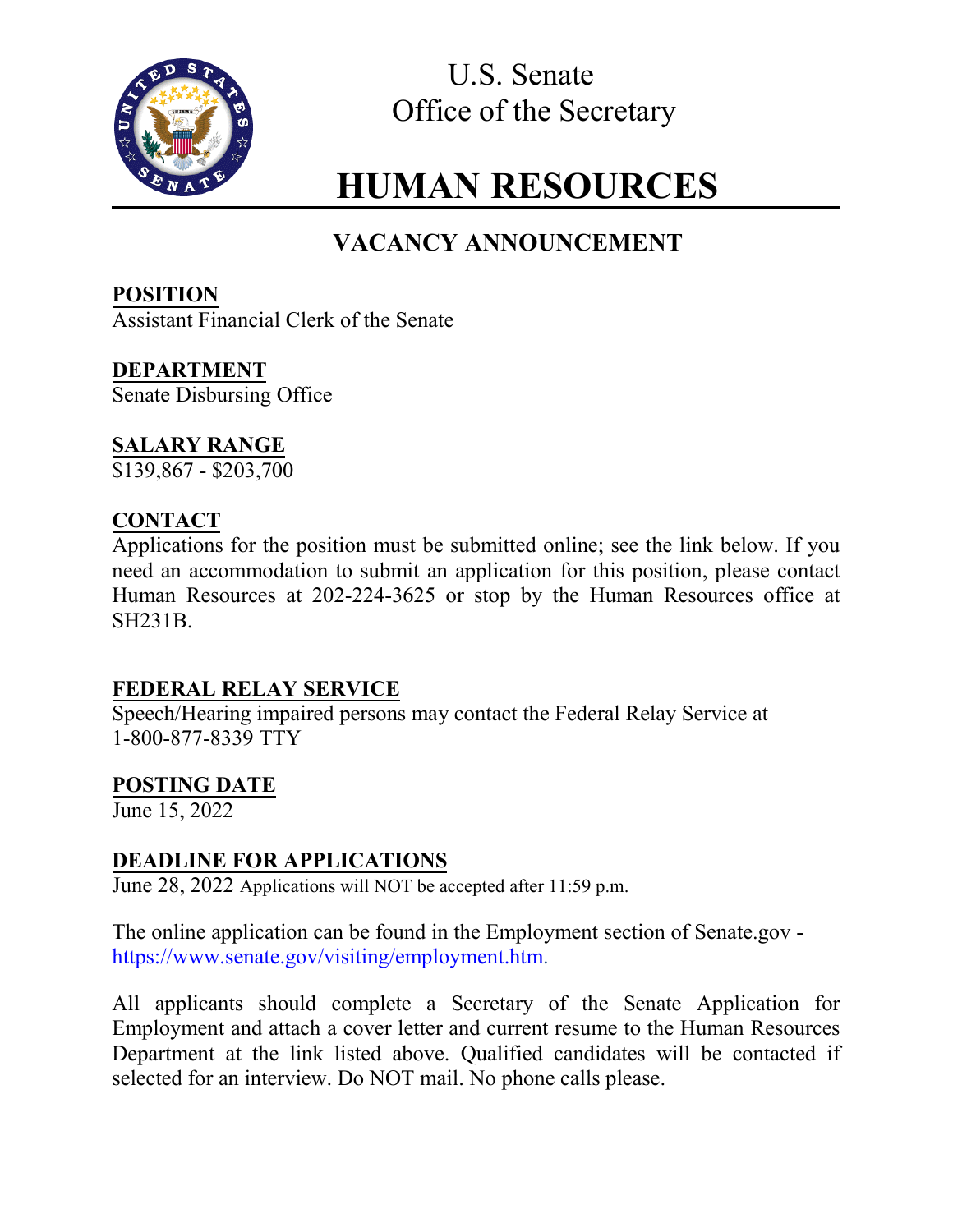

#### **ASSISTANT FINANCIAL CLERK OF THE SENATE**

**Department**: Senate Disbursing Office **Reports to**: Financial Clerk of the Senate

#### **NATURE OF WORK**

This position oversees the technical and administrative work of accounting, payroll, benefits, and related financial services and financial systems that support the financial operations of the U.S. Senate. Work includes planning, scheduling, coordinating, implementing, and evaluating effectiveness of the policy, procedures, and internal controls over all operations of the Senate Disbursing Office. Work is bound by Title 2 of the U.S. Code; generally accepted accounting principles; Secretary of the Senate policies and procedures; the *U.S. Senate Handbook*; the *Senate Ethics Manual*; and Senate Disbursing Office procedures, practices, and guidelines, but requires independent judgment in setting priorities in handling assignments.

#### **ESSENTIAL FUNCTIONS**

Assist the Financial Clerk in directing all of the accounting and financial operations and functions of the central accounting and payroll systems of the Senate; review the financial reporting; coordinate General Accounting Office (GAO) audits; review general ledger accounts reconciliations; and ensure that Senate financial reports are accurate, timely, and in accordance with the accounting and control standards of the Senate.

Ensure that the Report of the Secretary of the Senate is completed on a timely basis by the Deputy for Financial Management. Assist said Deputy with any questions or presentation decisions.

Develop, maintain, and document the Disbursing Office's accounting and financial management policies for the Financial Clerk's review; ensure policies are consistent with the organizational mission and comply with legal and regulatory requirements; establish internal program policies and procedures, develop instructions, provide guidance and advice, and evaluate program operations.

Support the Financial Clerk in the development of strategic long-term planning for implementation of payroll and financial systems modernization initiatives.

Assist the Financial Clerk with the supervision and monitoring of all Disbursing Office staff for task completion, guidance, and accuracy. Ensure that Disbursing Office staff attend relevant training sessions during the year and that evaluations and objectives are completed on a timely basis following guidance from the Office of Human Resources. Make recommendations for hiring, approve leave, and evaluate performance of direct reports.

Review for accuracy the President Pro Tempore order drafted by the Financial Clerk.

Provide guidance, advice, and assistance to direct reports, Senators, Senate staff, administrative managers,

*The statements contained herein reflect general details necessary to describe the principal functions of this class, knowledge, and skill typically required, and the physical demands and working conditions, but should not be considered an all-inclusive listing of work requirements.*

*PB: 15 FLSA: E VEOA: NC* 06/14/2022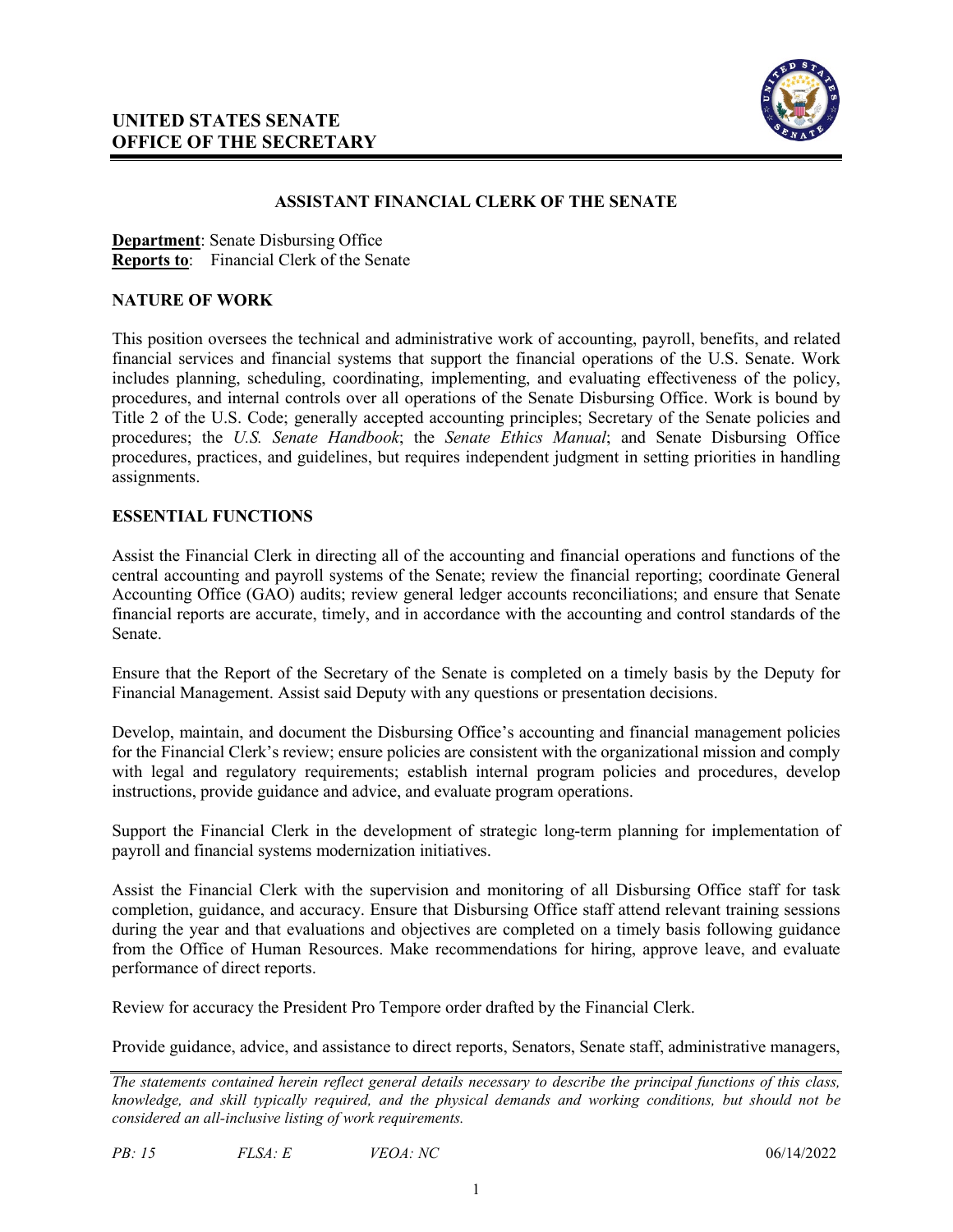#### **UNITED STATES SENATE OFFICE OF THE SECRETARY**



and chief clerks; work closely with Disbursing Office deputies and supervisors to prepare financial directives and procedures; and serve as an office liaison to outside government officials and agencies.

Along with the Financial Clerk, ensure that financial transactions for the Senate are properly accounted for and monitored; ensure the various organizational functions are appropriately assigned to maintain internal checks and minimize opportunities for unauthorized, fraudulent, or otherwise irregular acts; and coordinate development, design, maintenance, and revision of automated accounting systems and user interfaces with internal and external contacts, as needed.

Along with the Financial Clerk, participate in the Disbursing Office portion of Disaster Recovery testing at the Alternate Computing Facility (ACF) to ensure that the site is operational for mission-critical tasks and functions.

Maintain the Disbursing Office's Emergency Action Plan (EAP) and Continuity of Operations (COOP) plan; and participate in periodic exercises and drills.

Assist the Financial Clerk in ensuring that Disbursing Office employees adhere to guidelines of the Secretary's customer service initiative (known as R.A.T.E.); provide all customers with the highest level of customer service; and perform any other duties that may be prescribed by the Financial Clerk of the Senate.

#### **PHYSICAL DEMANDS AND WORKING ENVIRONMENT**

Work is performed in an office environment with exposure to everyday risks and discomforts, and requires the use of normal safety precautions. Work requires frequent walking, standing, bending, and carrying items up to 25 pounds, as well as regular use of typical office equipment, software programs, and methods of communication such as a computer, email, telephone, photocopier, and fax machine.

Regular, predictable, and punctual attendance is required for performance of duties. Work also requires physical presence in the office, except as otherwise required by the Office of the Secretary.

#### **MINIMUM QUALIFICATIONS**

Work requires a bachelor's degree in business, accounting, finance, or related field with 8 to 10 years of government accounting experience and at least six years of supervising experience; and the following knowledge, skills, and abilities:

Knowledge of federal budgeting, federal financial systems and practices, and government accounting.

Knowledge of Disbursing Office financial management systems, functions, policies, and practices. Extensive Senate experience and institutional knowledge.

Knowledge of the federal and/or Senate appropriations process, including but not limited to committee funding structure, Senators' Official Personnel and Office Expense Allowance (SOPOEA), and miscellaneous items.

*PB: 15 FLSA: E VEOA: NC* 06/14/2022

*The statements contained herein reflect general details necessary to describe the principal functions of this class, knowledge, and skill typically required, and the physical demands and working conditions, but should not be considered an all-inclusive listing of work requirements.*